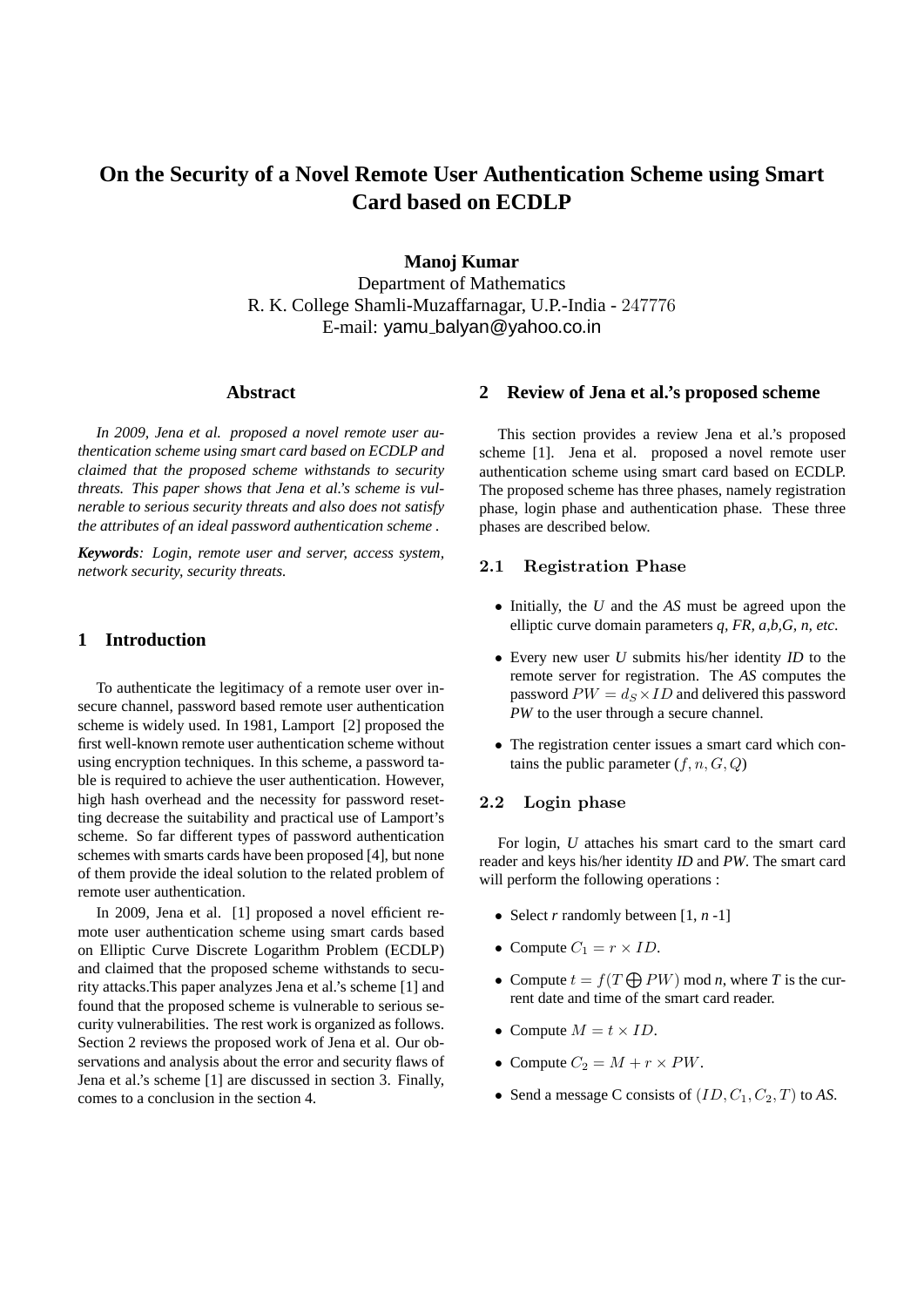#### 2.3 Authentication Phase

Let *AS* receives the message *C* sent from *U* at time *T'* , where *T'* is the current date and time at *AS*. Upon receive of the message C, *AS* authenticate the login user *U* as follows :

- Test the validity of *ID* . If the format of the *ID* is incorrect, then the *AS* reject the login user.
- Test the time interval between *T* and *T'* . If  $(T'-T) \ge$ T , where *T* denotes the expected legal time interval for transmission delay, then *AS* reject the login user.
- If  $C_2 d_S \times C_1 = M$ , where  $M = t \times ID$ , then the *AS* accept the login user,otherwise reject her/him.

## **3 Security Analysis of Jena et al.'s Scheme**

## 3.1 Impersonation Attack Via Registered Identity

In Jena et al.'s proposed scheme [1], a registered user, Alice is a strong antagonist. A registered user can mount a serious attack by using his registered identity and password. He can generate a new fake identity and corresponding password without the involvement of authentication server. Alice uses her valid pair  $(ID<sub>A</sub>, PW<sub>A</sub>)$  to generate another valid pair  $(ID_B, PW_B)$ . The related attacks are given below.

#### **Attack-I**

- Alice computes  $ID_B = ID_A \times ID_A$
- Alice computes the corresponding password  $PW_B$ , as,

$$
\begin{array}{rcl}\nPW_B & = & d_S \times ID_B \\
PW_B & = & d_S \times ID_A \times ID_A \\
PW_B & = & PW_A \times ID_A\n\end{array}
$$

Thus,  $PW_B$  is generated by Alice with the help of previously registered identity  $ID_A$  and password  $PW_A$  and there is no involvement of the *AS* in this fake construction. **Attack-II**

- Computes  $ID_B = ID_A \pm ID_A$
- Computes the corresponding password  $PW_B$ , as,

$$
PW_B = d_S \times ID_B
$$
  
=  $d_S \times (ID_A \pm ID_A)$   
=  $d_S \times ID_A \pm d_S \times ID_A$   
=  $PWA \pm PW_A$ 

In this way, Alice can generate a new fake identity  $ID_B$ and corresponding password  $PW_B$  easily without the involvement of authentication server.

# 3.2 Masquerading Attack Via Registered Password

An adversary, Bob can masquerade another valid user Alice to login a remote server and gain access right.The related steps are given below.

- Bob computes an identity  $ID_B = k \times ID_A$ , where *k* is a random number such that  $gcd(k, q) = 1$ .
- Bob submits this identity  $ID_B$  to  $AS$  for registration.
- *AS* provides a smart card and a password  $PW_B =$  $d_S \times ID_B$  to Bob.
- With the knowledge of  $PW_B$ , Bob can compute  $PW_A = d_S \times ID_A = PW_B \times k^{-1}$ .

As a result, Bob can masquerade Alice (a valid user) to login a remote server and gain access privilege on behalf of Alice.

## 3.3 Collusion Attack

Jena et al.'s proposed scheme [1] is also vulnerable to the collusion attack. Alice with  $(ID<sub>A</sub>, PW<sub>A</sub>)$  and Bob with  $(ID_B, PW_B)$  can collude and then they will be able to generate a new pair valid pair  $(ID_C, PW_C)$  without the involvement of authentication server. The related steps are given below.

- Computes  $ID_C = ID_A \pm ID_B$
- Computes the corresponding password  $PW_C$ , as,

$$
PW_C = d_S \times ID_C
$$
  
=  $d_S \times (ID_A \pm ID_B)$   
=  $d_S \times ID_A \pm d_S \times ID_B$   
=  $PW_A \pm PW_B$ 

In same way, a group of eavesdroppers may collude to generate a valid pair of identity  $(ID_G, PW_G)$ . The related steps are given below.

- Computes  $ID_G = \sum ID_{A_j}$ .
- Computes the corresponding password

$$
PW_G = \sum PW_{A_j}.
$$

## 3.4 Attributes of Jena et al.'s Scheme

Jena et al.'s scheme [1] does not satisfy the attributes of an ideal password authentication scheme [4] . In Jena et al.'s scheme,

1. The passwords or verification tables are not stored in the system.